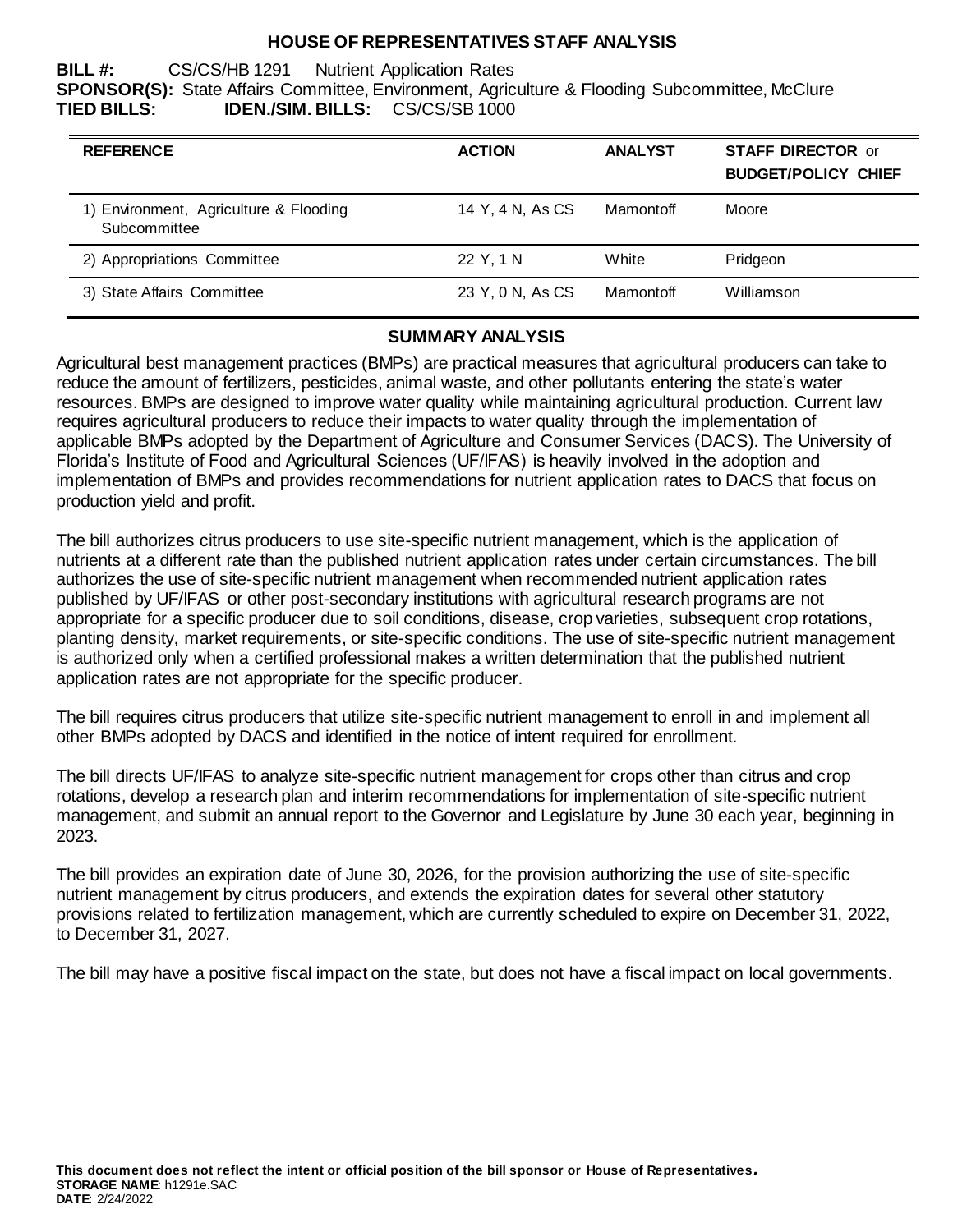### **FULL ANALYSIS**

# **I. SUBSTANTIVE ANALYSIS**

# A. EFFECT OF PROPOSED CHANGES:

## **Background**

### Agricultural Best Management Practices

Agricultural best management practices (BMPs) are practical measures that agricultural producers can take to reduce the amount of fertilizers, pesticides, animal waste, and other pollutants entering the state's water resources.<sup>1</sup> BMPs are designed to improve water quality while maintaining agricultural production.<sup>2</sup> Categories of BMPs include:

- Nutrient management to determine nutrient needs and sources and manage nutrient applications (including manure) to minimize impacts to water resources.
- Irrigation management to address the method and scheduling of irrigation to reduce water and nutrient losses to the environment.
- Water resource protection using buffers, setbacks, and swales to reduce or prevent the transport of sediments and nutrients from production areas to waterbodies.<sup>3</sup>

The Department of Agriculture and Consumer Services (DACS) develops and adopts BMPs by rule for different types of agricultural commodities.<sup>4</sup> Existing law provides for agricultural producers to reduce the impacts to water quality through the implementation of applicable BMPs adopted by DACS.<sup>5</sup>

The Department of Environmental Protection (DEP) develops total maximum daily loads (TMDLs) for waterbodies that have been found to be impaired.<sup>6</sup> The TMDL is a determination of the maximum amount of a pollutant (such as a nutrient) that a waterbody can receive and still meet the water quality standards that protect human health and aquatic life.<sup>7</sup>

To implement a TMDL, DEP establishes basin management action plans (BMAPs), which identify all known contributors of the pollutant within a BMAP and assign load reductions for the pollutant. A BMAP also identifies strategies to address the pollutant reductions required to achieve the TMDL.<sup>8</sup>

"Nonpoint source" contributors (sources where one cannot point at an actual discharge point), like agriculture, are responsible for implementing rule-adopted BMPs to help achieve water quality standards within BMAPs.<sup>9</sup> Therefore, any agricultural producers within a BMAP area must either enroll in DACS' BMP program and properly implement applicable BMPs, or conduct water quality monitoring prescribed by DEP or the water management district to show that they are meeting state water quality standards. The latter can be very expensive.<sup>10</sup>

<sup>1</sup> University of Florida, Institute of Food and Agricultural Sciences (UF/IFAS), *Agricultural Best Management Practices – About BMPs*, https://bmp.ifas.ufl.edu/about-bmps/ (last visited Jan. 21, 2022); *see also* s. 576.011(2), F.S. (defining "best management practices" as practices or combinations of practices determined by research or field testing in representative sites to be the most effective and practicable methods of fertilization designed to meet nitrate groundwater quality standards, including economic and technological considerations).

<sup>2</sup> *Id.*

<sup>3</sup> *Id.*

<sup>4</sup> DACS, *Agricultural Best Management Practices*, https://www.fdacs.gov/Agriculture-Industry/Water/Agricultural-Best-Management-Practices (last visited Jan. 24, 2022).

<sup>5</sup> *Id*.; *see also* s. 576.045, F.S.

<sup>6</sup> DACS, *Agricultural Best Management Practices*, https://www.fdacs.gov/Agriculture-Industry/Water/Agricultural-Best-Management-Practices (last visited Jan. 24, 2022).

<sup>7</sup> *Id.*

<sup>8</sup> *Id*.

<sup>9</sup> *Id*.

**STORAGE NAME**: h1291e.SAC **PAGE: 2** <sup>10</sup> UF/IFAS, *Agricultural Best Management Practices – About BMPs*, http://bmp.ifas.ufl.edu/about-bmps/ (last visited Jan 21, 2022).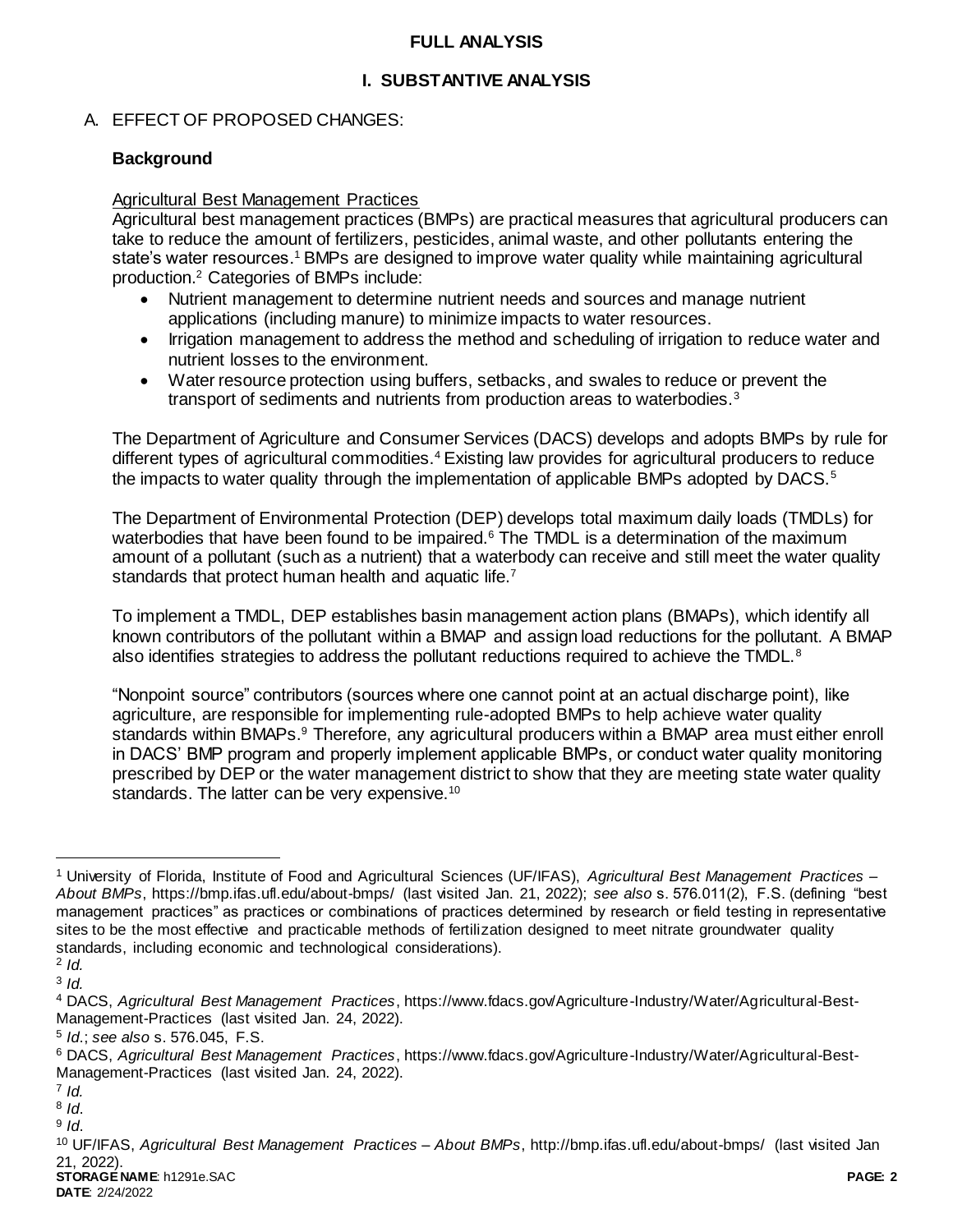To enroll in the BMP program, agricultural producers must meet with DACS's Office of Agricultural Water Policy (OAWP) and submit a notice of intent to implement the BMPs.<sup>11</sup> These producers are then subject to inspection and recordkeeping requirements.<sup>12</sup> After verification by DEP, producers implementing BMPs receive a presumption of compliance with state water quality standards for the pollutants addressed by the BMPs, and those who enroll become eligible for technical assistance and cost-share funding for BMP implementation.<sup>13</sup> According to the DACS annual report on BMPs, approximately 62 percent of agricultural acreage in the state is already enrolled in the BMP program.<sup>14</sup>

The University of Florida's Institute of Food and Agricultural Sciences (UF/IFAS) is heavily involved in the adoption and implementation of BMPs.<sup>15</sup> UF/IFAS provides expertise to DACS and agricultural producers, conducts research to issue recommendations for improvements, and issues training certificates for BMPs that require licenses.

DACS is required to perform onsite inspections of agricultural producers enrolled in BMPs at least every two years to ensure that BMPS are being properly implemented.<sup>16</sup> DACS is also required to collect and retain nutrient application records and provide these records to DEP.<sup>17</sup>

### Nutrient Management

Since the BMP program was implemented in 1999, DACS has adopted and incorporated by reference the following 10 BMP manuals that cover all major agricultural commodities in Florida:

- $\bullet$  Citrus<sup>18</sup>
- Cow/Calf<sup>19</sup>
- $\bullet$  Dairy<sup>20</sup>
- Equine<sup>21</sup>
- Nurseries<sup>22</sup>
- $\bullet$  Poultry<sup>23</sup>

<sup>16</sup> Section 403.067(7)(d)3., F.S.

<sup>17</sup> *Id*

<sup>18</sup> Fla. Admin. Code R. 5M-16.001; DACS, *Water Quality/Quantity Best Practices for Citrus (2012 Edition), DACS-P-01756, available at* https://www.fdacs.gov/ezs3download/download/25410/516289/Bmp\_FloridaCitrus2012.pdf (last visited Jan 24, 2022).

<sup>19</sup> Fla. Admin. Code R. 5M-11.002; DACS, *Water Quality/Quantity Best Practices for Florida Cow/Calf Operations (2008 Edition), DACS P-01280, available at*

https://www.fdacs.gov/ezs3download/downlaod/64582/1525731/Media?Files/Agricultural-Water-Policy-Files/Best-Management-Practices/dairyBMPFinal.pdf (last visited Jan. 24, 2022).

<sup>20</sup> Fla. Admin. Code R. 5M-17.001; DACS, *Water Quality/Quantity Best Practices for Florida Dairy Operations (2015 Edition), FDACS-P-02008, available at*

https://www.fdacs.gov/ezs3download/download64582/1525731/Media/Files/Agricultural-Water-Policy-Files/Best-Management-Practices/dairyBMPFianlpdf (last visited Jan. 24, 2022).

<sup>21</sup> Fla. Admin. Code R. 5M-14.002; DACS, *Water Quality/Quantity Best Management Practices for Florida Equine Operations (2011 Edition), DACS P-01531, available at* https://www.fdacs.gov/content/downlaod/30687/file/equineBMPlores.pdf (last visited Jan. 24, 2022).

<sup>23</sup> Fla. Admin. Code R. 5M-19.001; DACS, *Water Quality/Quantity Best Management Practices for Florida Poultry Operations (2016 Edition), FDACS-P-02052*, *available at*

**STORAGE NAME**: h1291e.SAC **PAGE: 3** https://www.fdacs.gov/content/download/71304/file/Poultry%20BMP%20Manual.pdf (last visited Jan. 24, 2022).

 $\overline{a}$ <sup>11</sup> Section 403.067(7)(c)2., F.S.; *see* Fla. Admin. Code R. 5M-8.002, 5M-8.004, 5M-8.006.

<sup>12</sup> Section 403.067(7)(c)2., F.S.; see Fla. Admin. Code R. 5M-8.006.

<sup>13</sup> Section 403.067(7)(c)3., F.S.

<sup>14</sup> DACS Office of Agricultural Water Policy (OAWP), *Status of Implementation of Agricultural nonpoint Source Best Management Practices, 2 (July 1, 2021), available at*

https://www.fdacs.gov/ezs3downlaod/downlaod/98328/2665697/Media/Files/Agricultural-Water-Policy-Files/BMP-Implementation/2021-status-of-bmp-implementation-report.pdf (last visited Jan 24, 2022*).* 

<sup>15</sup> UF/IFAS, *Agricultural Best Management Practices – About BMPs*, http://bmp.ifas.ufl.edu/about-bmps/ (last visited Jan 21, 2022).

<sup>22</sup> Fla. Admin. Code R. 5M-6.002; DACS, *Water Quality/Quantity Best Management Practices for Florida Nurseries (2014 Edition)*, *DACS-P-01267*, *available at* https://www.fdacs.gov/content/download/37570/file/nurseryBMP-lores.pdf (last visited Jan. 24, 2022).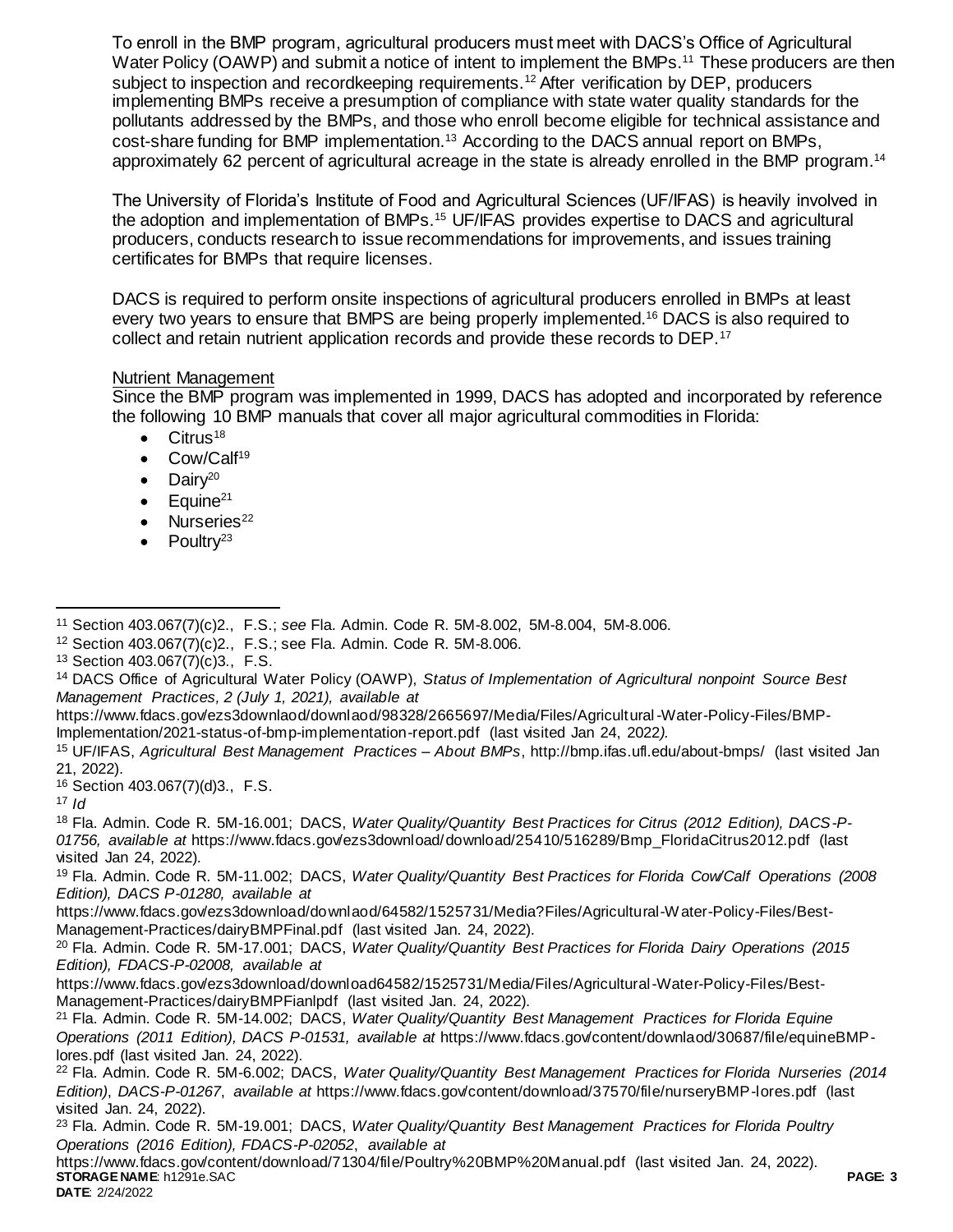- Sod<sup>24</sup>
- Specialty Fruit and Nut Crops<sup>25</sup>
- Vegetable and Agronomic Crops<sup>26</sup>
- Wildlife (state Imperiled Species)<sup>27</sup>

With only one exception (Wildlife/State Imperiled Species), all of these BMP manuals address nutrient management in ways specific to each commodity. For example, the BMP manual for citrus entitled *Water Quality/Quantity Best Management Practices for Citrus* (Citrus BMP Manual) contains BMPs on nutrient management, which it defines as the control of the source, rate, placement, and timing of nutrient applications and soil amendments to ensure sufficient soil fertility for citrus tree production and to minimize impacts to water quality.<sup>28</sup>

Excess nitrogen and phosphorus are the most common causes of water quality impairments in the state because they enter surface waters through stormwater or irrigation run-off or leach through soils into groundwater.<sup>29</sup> Accordingly, the Citrus BMP Manual includes recommended nutrient application rates for nitrogen and phosphorous. The recommended rates are based on normal, healthy tree development based on the age of the tree; however, where disease, salinity, or other factors inhibit normal tree development, fertilizer application should be adjusted accordingly.<sup>30</sup>

## Nutrient Application Rates

UF/IFAS publishes recommended nutrient application rates based on scientific rate studies that focus on production yield and profit. Depending on the crop and soils, natural fertility may not provide adequate levels of all required nutrients for desired plant growth.<sup>31</sup> Fertilizers are used to provide additional nutrients in order to achieve economical crop production. In order to attain adequate nutrients for crop production while minimizing the risk of loss of nutrients to the environment, attention must be given to the four major soil fertilization factors: right source, right rate, right placement, and right timing. These factors, known as the 4Rs, should be evaluated when reviewing soil testing results to develop a personalized, integrated approach to nutrient management that makes efficient use of fertilizer investment for crop production and for environmental protection.<sup>32</sup> The rate of fertilizer is a part of the overall nutrient management program. The recommended rates have been determined to provide adequate nutrient amounts even under highest yield potentials. Rate recommendations may change depending on new research.<sup>33</sup>

DACS adopts the nutrient application rates published by UF/IFAS as part of the BMP manuals and requires adherence to those rates as well as the implementation of additional mitigating BMPs to ensure that nutrients are being utilized in the most efficient manner possible.

<sup>30</sup> *Id*. at 16-17.

https://edis.ifas.ufl.edu/publication/CV002 (last visited Jan. 31, 2022).

<sup>24</sup> Fla. Admin. Code R. 5M-9.002; DACS, *Water Quality/Quantity Best Management Practices for Florida Sod (2008 Edition), DACS-P-01330, available at*

https://www.fdacs.gov/ezs3download/download/25407/516286/Bmp\_FloridaSod2008.pdf (last visited Jan. 24, 2022).

<sup>25</sup> Fla. Admin. Code R. 5M-13.002; DACS, *Water Quality/Quantity Best Management Practices for Florida Specialty Fruit and But Crops (2011 Edition), DACS P-01589, available at*

https://www.fdacs.gov/ezs3download/download25409/516288/Bmp\_FloridaSpecialtyFruitNut2011.pdf (last visited Jan. 24, 2022).

<sup>26</sup> Fla. Admin. Code R. 5M-8.002(1); DACS, *Water Quality/Quantity Best Management Practices for Florida Vegetable and Agronomic Crops (2015 Edition), FDACS-P-01268, available at*

https://www.fdacs.gov/ezs3download/download/77230/file/vegAgCropBMP-loRed.pdf (last visited Jan. 24, 2022).

<sup>27</sup> Fla. Admin. Code R. 5M-18.001; DACS, *Florida Agriculture Wildlife Best Management Practices for State Imperiled Species (2015 Edition), DACS-P-02031, available at*

https://www.fdacs.gov/content/download/61100/file/WildlifeBMP\_final.pdf (last visited Jan. 24, 2022).

<sup>28</sup> DACS, *Water Quality/Quantity Best Management Practices for Citrus (2021), DACS-P-01756*, at 13-17*, available at* https://www.fdacs.gov/ezs3download/download/25410/516289/Bmp\_FloridaCitrus2012.pdf (last visited Jan 24, 2022). <sup>29</sup> *Id.* at 4.

<sup>31</sup> UF/IFAS, Standardized Nutrient Recommendations for Vegetable Crop Production in Florida,

<sup>32</sup> *Id*.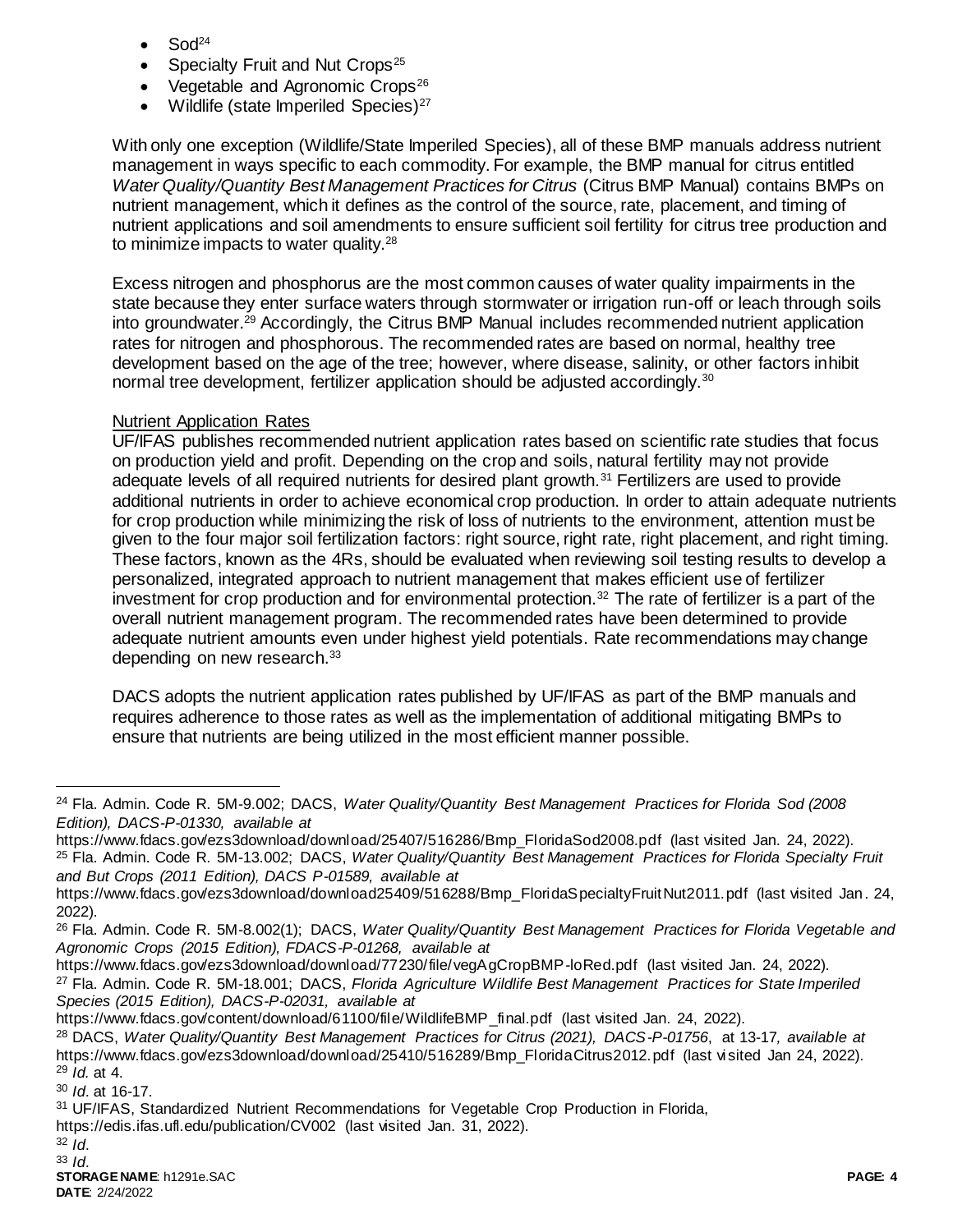### Statutory Incentives for BMP Implementation

Section 576.045, F.S., is focused on improving fertilization-management practices as soon as practicable in a way that protects the state's water resources and preserves a viable agricultural industry.<sup>34</sup> The goals outlined in the statute include supporting BMP-related research and incentivizing BMP implementation by the agriculture industry and other major uses of fertilizer.<sup>35</sup> The statute authorizes DACS to impose and collect fees in support of various activities connected to achieving state water quality standards for nitrogen and phosphorous criteria.<sup>36</sup> It also incentives BMP implementation in two ways: a waiver of liability provision<sup>37</sup> and a presumption of compliance provision.<sup>38</sup>

The waiver of liability provision prohibits DEP from instituting proceedings against any person or the federal government under existing law<sup>39</sup> to recover any costs or damages associated with nitrogen or phosphorus contamination of groundwater or surface water (or the evaluation, assessment, or remediation of contamination) due to the application of fertilizers or other soil-applied nutritional materials containing nitrogen or phosphorus.<sup>40</sup> To qualify for the waiver of liability, a property owner or leaseholder must:

- Provide DACS with a notice of intent to implement applicable interim measures, BMPs, or other measures adopted by DACS, which practices or measures have been verified by DEP to be effective, and implement them as soon as practicable according to rules adopted by DACS, or no longer apply fertilizers or other soil-applied nutritional materials containing nitrogen or phosphorus; <sup>41</sup> or
- No longer apply fertilizers or other soil-applied nutritional materials containing nitrogen or phosphorus.<sup>42</sup>

The presumption of compliance provision states that if a property owner or leaseholder implements interim measures, BMPs, or other measures adopted by DACS, which practices or measures have been verified by DEP to be effective, and complies with certain requirements, there is a presumption of compliance with state water quality standards. The presumption applies for the application of fertilizers or other soil-applied nutritional materials containing nitrogen or phosphorus. To achieve the presumption, the property owner or leaseholder must:<sup>43</sup>

- Provide DACS with a notice of intent to implement applicable interim measures, BMPs, or other measures adopted by DACS, and implement them as soon as practicable according to rules adopted by DACS, or no longer apply fertilizers or other soil-applied nutritional materials containing nitrogen or phosphorus;<sup>44</sup> or
- No longer apply fertilizers or other soil-applied nutritional materials containing nitrogen or phosphorus.<sup>45</sup>

The "findings and intent," "fees," "purpose," "waiver of liability," and "rulemaking" provisions of this section are scheduled to expire on December 31, 2022. The "compliance" and "other provisions" subsections are scheduled to expire on December 31, 2027.<sup>46</sup> These expiration dates have been

<sup>34</sup> Section 576.045(1)(b), F.S.

<sup>35</sup> *Id.* 

<sup>36</sup> The fees collected include \$100 for each license to distribute fertilizer, \$100 for each specialty fertilizer registration, and 50 cents per ton for all fertilizer sold in the state that contains nitrogen or phosphorous. Section 576.045(3), F.S.

<sup>37</sup> Section 576.045(4), F.S.

<sup>38</sup> Section 576.045(5), F.S.

<sup>39</sup> *See* s. 376.307(5), F.S.

<sup>40</sup> Section 576.045(4), F.S.

<sup>41</sup> Section 576.045(4)(a)1.-2., F.S.

<sup>42</sup> Section 576.045(4)(b), F.S.

<sup>43</sup> Section 576.045(5), F.S.

<sup>44</sup> Section 576.045(5)(a)1.-2., F.S.

<sup>45</sup> Section 576.045(5)(b), F.S.

<sup>46</sup> Section 576.045(8), F.S.

**STORAGE NAME**: h1291e.SAC **PAGE: 5 DATE**: 2/24/2022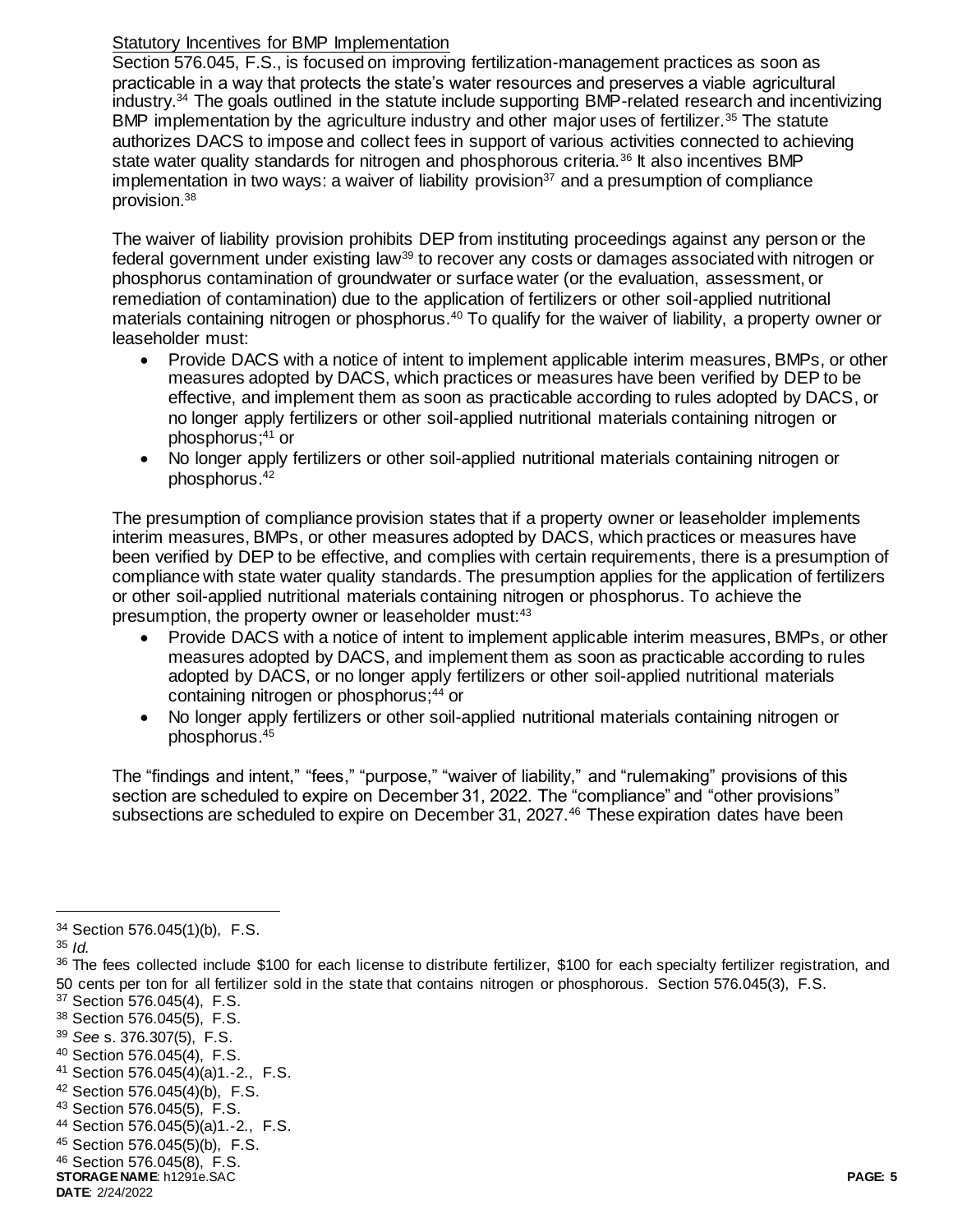included in the statute since it was first enacted and have been periodically extended, most recently in 2012.<sup>47</sup>

### American Society of Agronomy

The American Society of Agronomy (ASA) is the professional home for scientists dedicated to advancing the discipline of the agronomic sciences.<sup>48</sup> Agronomy employs the disciplines of soil and plant sciences to crop production, with the wise use of natural resources and conservation practices to produce food, feed, fuel, fiber, and pharmaceutical crops for the world's growing population.<sup>49</sup> A common thread across the programs and services of the ASA is the dissemination and transfer of scientific knowledge to advance the profession.<sup>50</sup>

The ASA offers certification programs to become a Certified Crop Adviser (CCA) or a Certified Professional Soil Scientist (CPSS).<sup>51</sup> Certification as a CCA is appropriate for any adviser/consultant that spends the majority of their time advising growers or farm managers/operators on agronomic practices and who can meet the standards of the program.<sup>52</sup> Certification as a CPSS is appropriate for any individual whose education, experience, and career path involves some aspect of the soil science profession and who can meet the standards of the program.<sup>53</sup>

The ASA also offers a specialty certification in 4R Nutrient Management Planning.<sup>54</sup> This specialty focuses on addressing environmental and resource management concerns in order to improve water quality and environmental stewardship. It considers the integration of agronomic practices with economic analysis and environmental interaction. Proficiency areas tested include nutrient management planning; nitrogen, phosphorous, and potassium; secondary macronutrients and micronutrients; and manure management.<sup>55</sup>

#### Citrus Diseases

The Department of Citrus has reported that citrus production in Florida could drop by as much as 82 percent by 2026, due in large part to citrus diseases.<sup>56</sup> There are several diseases that pose significant threats to the industry, but citrus greening, also known as Huanglongbing (HLB), is among the most serious. <sup>57</sup> Every citrus grove in Florida is now being adversely impacted by HLB.<sup>58</sup> HLB is a bacterial disease that attacks the vascular system of plants.<sup>59</sup> Once infected, there is no cure for the disease, and in areas where the disease is endemic, citrus trees decline and die within a few years.

Another serious threat to the citrus industry is citrus canker.<sup>60</sup> Citrus canker is a bacterial disease that causes lesions on leaves, stems, and fruit. Canker causes premature leaf and fruit drop and eventually renders trees unproductive. Fruit that is infected is safe to eat, but is too unsightly to be sold.<sup>61</sup>

 $\overline{a}$ 

- releases/releases/2015/0518/671 (last visited Jan. 24, 2022).
- <sup>55</sup> *Id.*

<sup>59</sup> *Id.*

<sup>47</sup> Ch. 94-311, s. 8, Laws of Fla. (creating s. 576.045, F.S.); *see also* ch. 2003-147, s. 1, Laws of Fla. (extending the expiration dates); *see also* ch. 2012-190, s. 26, Laws of Fla. (further extending the expiration dates).

<sup>48</sup> American Society of Agronomy (ASA), *Membership*, https://www.agronomy.org/membership (last visited Jan. 24, 2022). <sup>49</sup> *Id.* 

<sup>50</sup> *Id.*

<sup>51</sup> ASA, *Certifications*, https://www.agronomy.org/certifications (last visited Jan. 25, 2022).

<sup>52</sup> *Id.*

<sup>53</sup> *Id.*

<sup>54</sup> ASA, *New Nutrient Management Certification Offered*, https://www.agronomy.org/news/media-

<sup>56</sup> Florida Farm Bureau, *Hope for Florida's Declining Citrus Industry*, https://www.floridafarmbureau.org/hope-for-floridasdeclining-citrus-industry/ (last visited Jan. 24, 2022).

<sup>57</sup> DACS, *Huanglongbing (HLB)/Citrus Greening Disease Information*, https://www.fdacs.gov/Agriculture-Industry/Pestsand-Diseases/Plant-Pests-and-Diseases/Citrus-Health-Response-Program/Citrus-Pests-and-Diseases/HLB-Citrus-Greening (last visited Jan. 24, 2022).

<sup>58</sup> Dep't of Citrus (DOC), *Orange Production*, https://www.floridacitrus.org/newsroom/citrus-411/orange-production/ (last visited Jan. 24, 2022).

<sup>60</sup> DACS, *Citrus Canker FAQ*, https://www.fdacs.gov/Agriculture-Industry/Pests-and-Diseases/Plant-Pests-and-Diseases/Citrus-Health-REsponse-Program/Citrus-Pests-and-Diseases/Citrus-Canker-FAQ (last visited Jan. 24, 2022).  $61$  *Id.*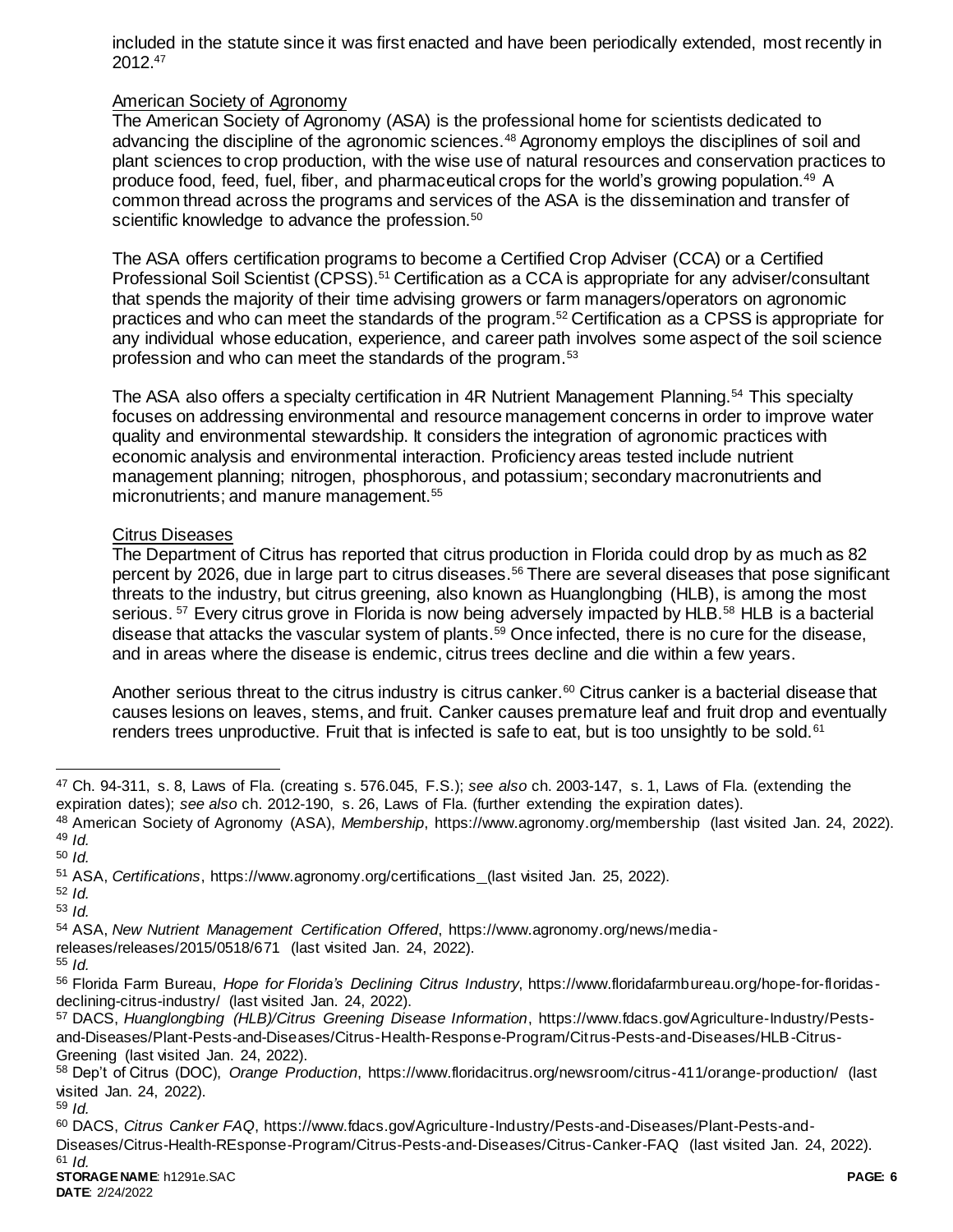## **Effect of the Bill**

The bill authorizes citrus producers to use site-specific nutrient management, which is the application of nutrients at a different rate than the published nutrient application rates under certain circumstances. The bill specifies that the Legislature finds that:

- Nutrient application rate recommendations are presently under review by UF/IFAS so that they will reflect the latest methods of producing agricultural commodities and changes to nutrient application practices that are appropriate due to disease, new crop varieties, changes in marketing standards, growing techniques, and market conditions.
- To gain efficiency and be able to compete successfully with foreign producers that benefit from lower costs of production and favorable trade conditions, many producers in the state grow more product per acre, resulting in higher production at lower overall costs. This high-efficiency crop production requires nutrient application to be based on the intensity of production on a per-acre basis, rather than the lower per-acre production on which past research based its recommended nutrient application rate.
- Florida citrus faces challenges that include citrus greening, citrus canker, windstorms, a freeze in 2022 that resulted in the smallest citrus harvest since 1946, labor and supply shortages in 2022, and other events that result in the fruit not being harvested. In order to continue production of this state's iconic crop, nutrient application rates must reflect fruit grown on the tree after the bloom during the growing season and not fruit ultimately harvested for market delivery.

To address these concerns, the bill authorizes the use of site-specific nutrient management for citrus producers when recommended nutrient application rates published by UF/IFAS or other postsecondary institutions with agricultural research programs are not appropriate for a specific citrus producer due to soil conditions, disease, crop varieties, subsequent crop rotations, planting density, market requirements, or site-specific conditions. The use of site-specific nutrient management is authorized only when a certified professional makes a written determination that the published nutrient application rates are not appropriate for the specific producer.

The bill defines the term "certified professional" to mean an individual who holds a certified crop adviser designation issued by the American Society of Agronomy, who has passed the society's Southeast Region Certified Crop Adviser Exam, who holds a 4R Nutrient Management Specialty certification, and whose credentials have been verified by the society's Florida Certified Crop Adviser Board.

The bill requires the determination that the published nutrient application rates are not appropriate and the recommendation for site-specific nutrient management to be documented with one or more of the following records: soil tests, plant tissue tests, pathology reports, yield response curves, growth records, or site-specific conditions, together with records specifying the application rate, the types or forms of nutrients used, the nutrient sources used, and the placement and timing of the nutrient sources. A producer must retain the records for five years to support the use of rate tailoring.

The bill requires producers that use rate tailoring to enroll in and implement all other BMPs adopted by DACS and identified in the notice of intent required for enrollment.

The bill specifies that notwithstanding any other law, citrus producers implementing site-specific nutrient management in compliance with the bill are provided a presumption of compliance with state water quality standards, may rely on the waiver of liability provision in current law, and may be deemed to be in compliance with certain provisions related to BMP implementation.

The bill directs UF/IFAS to analyze the use of site-specific nutrient management for crops other than citrus and crop rotations, develop a research plan and interim recommendations for implementation of site-specific nutrient management, and submit an annual report to the Governor and Legislature by June 30 of each year, beginning in 2023.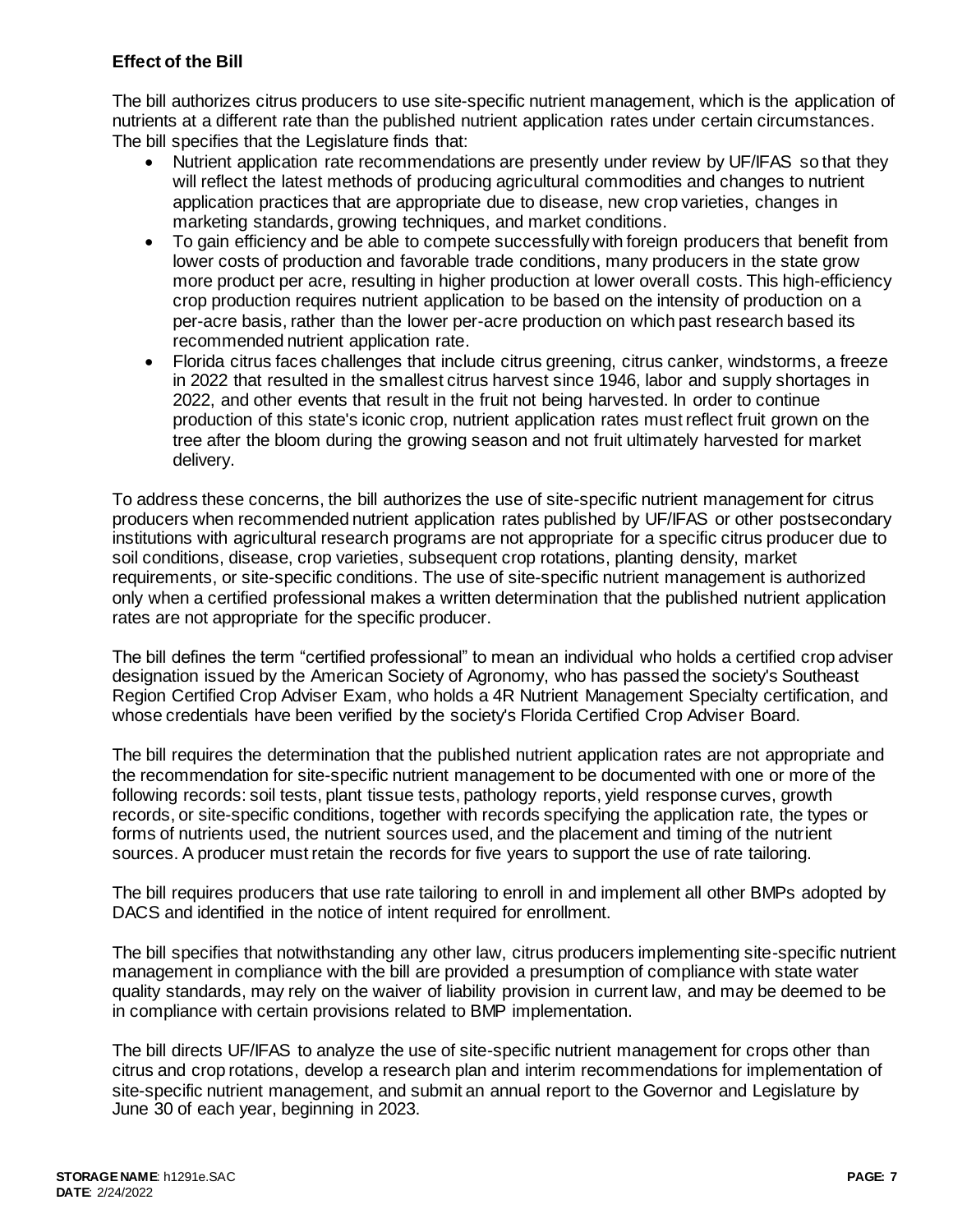The bill extends the expiration date for the "findings and intent," "fees," "use of funds," "waiver of liability," and "rulemaking" provisions in s. 576.045, F.S., from December 31, 2022, to December 31, 2032. The bill extends the expiration date for the "compliance" and "other provisions" sections from December 31, 2027, to December 31, 2037. The bill specifies that the provision authorizing site-specific nutrient management for citrus crops will expire on June 30, 2026.

- B. SECTION DIRECTORY:
	- Section 1. Amends s. 576.011, F.S., relating to definitions.
	- Section 2. Amends s. 576.045, F.S., relating to nitrogen and phosphorus in fertilizer application.
	- Section 3. Amends s. 403.067, F.S., relating to establishment and implementation of TMDLs.
	- Section 4. Provides an effective date of July 1, 2022.

# **II. FISCAL ANALYSIS & ECONOMIC IMPACT STATEMENT**

- A. FISCAL IMPACT ON STATE GOVERNMENT:
	- 1. Revenues:

The bill extends the expiration date of existing fees at their current rates from December 31, 2022, to December 31, 2032. As a result of the extension, DACS will continue to collect the fees. DACS estimates that the recurring revenue from this extension will total approximately \$342,442 annually.<sup>62</sup>

2. Expenditures:

The bill may have an indeterminate negative fiscal impact on DACS associated with training staff and shifting needs within the BMP program. This impact can be absorbed within existing resources.

The bill may have an insignificant negative impact on UF/IFAS that can be absorbed within existing resources for the submission of a report.

- B. FISCAL IMPACT ON LOCAL GOVERNMENTS:
	- 1. Revenues:

None.

2. Expenditures:

None.

C. DIRECT ECONOMIC IMPACT ON PRIVATE SECTOR:

The bill extends the expiration date of existing fees at their current rates from December 31, 2022, to December 31, 2032. As a result of the extension, the private sector will continue to be subject to the fees.

D. FISCAL COMMENTS:

None.

**STORAGE NAME**: h1291e.SAC **PAGE: 8 DATE**: 2/24/2022 <sup>62</sup> DACS, *Agency Analysis for Senate Bill 1000*, p. 4 (Jan. 7, 2022) (on file with the Environment, Agriculture & Flooding Subcommittee). SB 1000 also contains the provision that extends the expiration of existing fees.